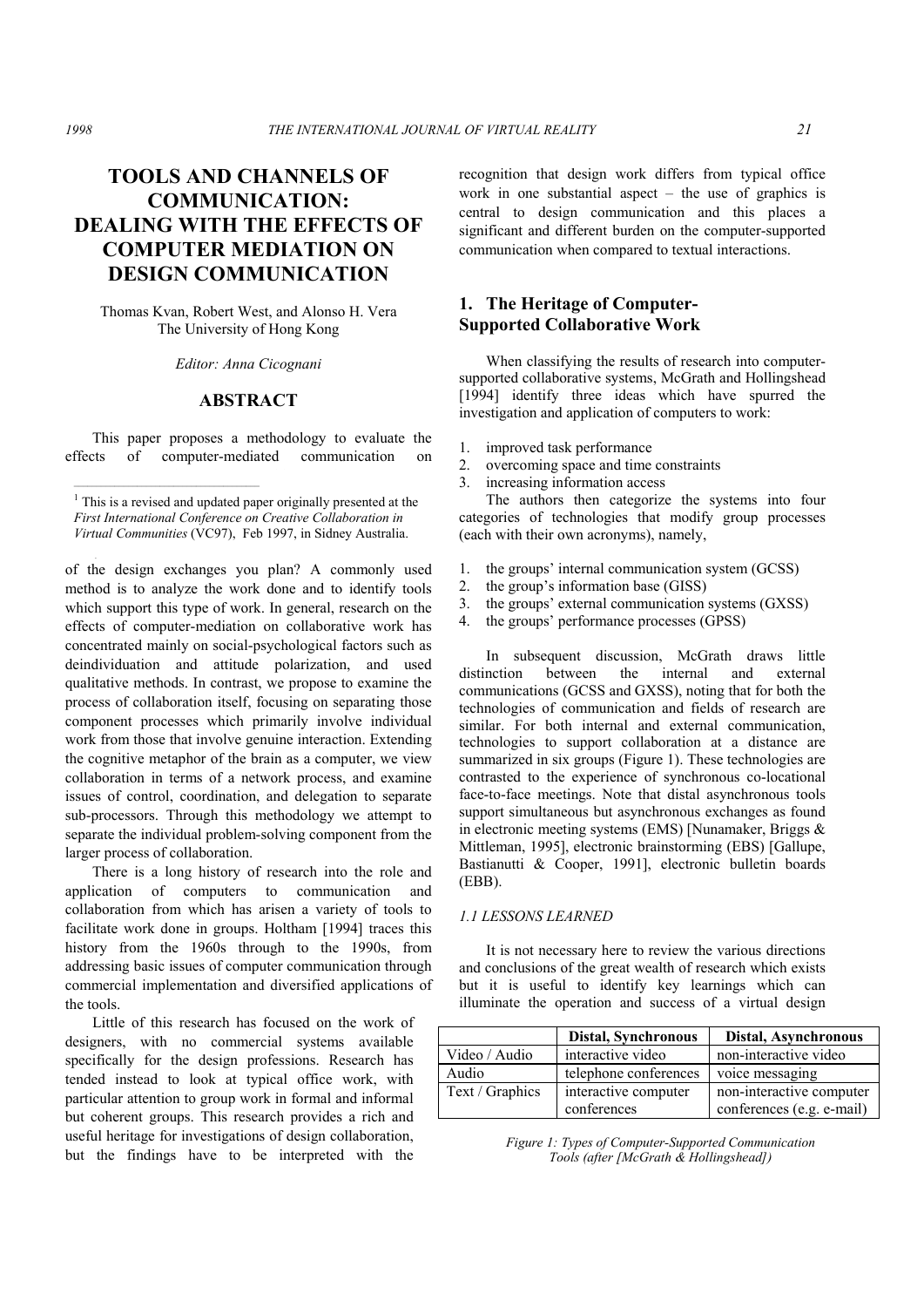studio. Key items to be found:

*1. Process structure benefits:* The electronic meeting systems (EMS) investigated by Nunamaker and his colleagues [Nunamaker, Briggs & Mittleman 1995] have found that the use of an EMS will introduce a structured process which can improve decision making. The computer system through which the participants are interacting may demand a particular sequence or method of interaction, this method having been determined to be beneficial through earlier research or through participants of the session agreeing on a particular way of collaborating. Just as an agenda makes a meeting run smoother, so too does the interaction proceed better when a structure is imposed.

*2. Greater participation:* The imposition of computers into communication between problem-solving participants permits more equal contribution from participants [Kiesler & Sproull 1993]. The participants of computer-mediated collaborations are observed to have reduced inhibitions about participating. Likewise, group dynamics are changed, permitting those who are suppressed in face-to-face meetings to hold their own ground in a computer-based group exchange.

*3. Better results:* Computer-mediated exchanges often lead to better results. As reported by Kraemer & Pinsonneault [1990], efforts are more focused on the task analysis, leading to increased depth of analysis and decision quality. They note that decision support systems (GDSS) lead to group members having greater confidence in the results and hence greater satisfaction with the decision, while GCSS (and presumably GXSS using McGrath's terminology) lead to reduced satisfaction and confidence if they are applied to groups too early in the group development process.

# *1.2 A HISTORY OF COLLABORATIVE SUPPORT TOOLS IN ARCHITECTURAL DESIGN*

 There is a lack of formal research in the application of computer-mediated communication in design processes. Most of the work done to date in the field of design has either focused on a transactional approach to design or anecdotal descriptions of experiences. The former suffers from examining the activities of drawing with no distinction between the actions which lead to the result and the result itself, while the latter suffers by not identifying and questioning the assumptions upon which the design activity is based.

 Using the classification system established by McGrath and Hollingshead, we can classify some of the efforts to date. This is not an exhaustive categorizing of work to date, but examples are given to illustrate approaches. We note that most efforts to apply computers to design collaboration have been in the communication realms of GCSS and GXSS. perhaps drawn to this by the same attractions to "being there" which Hollan & Stornetta [1993] suggest has driven much telecommunications efforts in the past 100 years.

#### *1.2.1 GCSS/GXSS*

The technologies we see being used in computer-supported collaborative design studios (such as the Virtual Design Studio series [Wojtowicz 1995]) are:

- Asynchronous "pinup board" [Wojtowicz, Davidson & Mitchell, 1993; Bradford, Cheng, Kvan, 1994]
- Shared whiteboards [Cheng, Kvan, Wojtowicz, van Bakergem, Casaus, Davidson, Fargas, Hubbell, Mitchell, Nagakura, Papazian, 1994]
- Synchronous video-based communication [Dave 1995]
- Full video, audio, whiteboard environments [Tang  $\&$ Minneman, 1990]
- Structured design exchanges [Chiu 1995]

### *1.2.2 GISS*

 Some research has dealt with the technical issues which arise in implementing tools for sharing information [Saad  $\&$ Maher 1995, Kalay & Squin, 1995]. This is central to the work done by Kimura, Komatsu & Watanabe [1995] in developing the Interapplicational Collaborative Design System (ICDS) to merge data from the many participants in planning. Similarly, McCullough and Hoinkes [1995] describe the dynamic data sets created during collaborative urban design.

#### *1.2.3 GPSS*

 Some work has been done on tools to allow cooperative solution of problems though typically as part of a larger project, such as the Model Shop described in Kusama, Fukuda, Park, Sasada [1996] and the central focus of the work described in Comair, Kaga & Sasada [1996].

# **2. Architectural Collaboration: A Cognitive Perspective**

 The human brain is a massively parallel processor that coordinates the activities of multiple sub-systems and, consequently, much of what we do can be considered a collaborative effort of these sub-systems. Our conscious experience of these activities, on the other hand, is quite serial. The question of how such parallel activities are coordinated has traditionally been referred to as the issue of control. One way of construing the problem of understanding collaborative work between designers might be in terms of extending the question of control to include a group of brains rather than just one.

 In collaboration, each participant can be considered as an individual agent working in parallel with other agents to achieve a common goal. (The term "agent" will be used to refer to any autonomous, intelligent, behaving system, including humans and machines). The relatively limited lines of communication that individuals can use at any one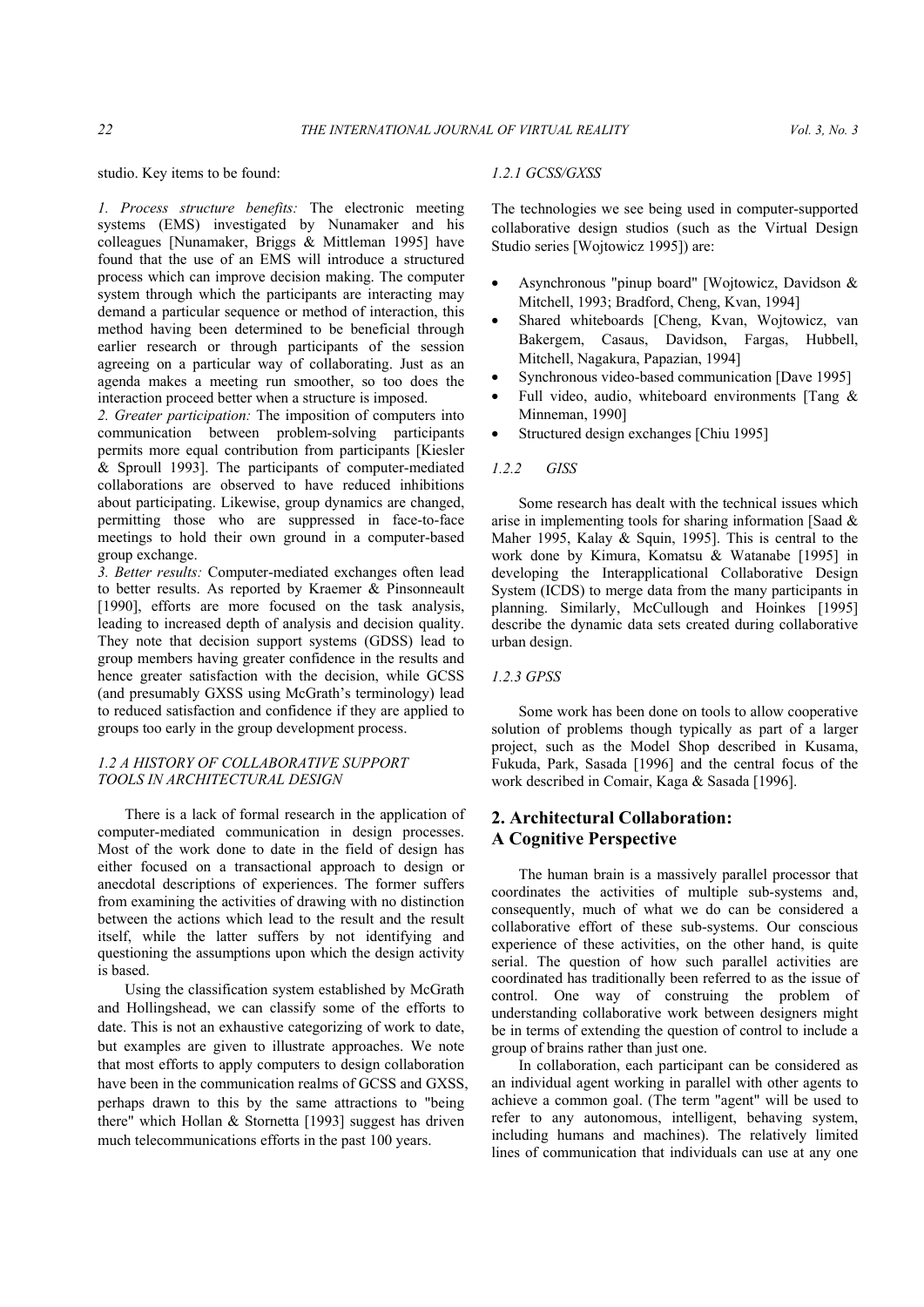time (e.g. talking/listening, reading/writing, drawing/looking) suggest that between-agent-processing can be treated as a different level of analysis from within-agentprocessing. Certainly the more the lines of communication between agents are limited (i.e. by communications technology), the more this is likely to be true. The present study will focus on the control issues related to collaborative problem solving within a human/human context of interaction. More specifically, we will model collaborators as agents with sets of problem-solving skills and sets of goals.

 Control, in the process of design collaboration, will be construed in terms of meta-planning processes coordinating the activities of the collaborative agents. Once a meta-plan has been agreed upon, the participants set to work on the problem. Each participant receives certain tasks to do, works on them, passes on the results, and proceeds to the next task. The whole process is coordinated by the control structure provided by an iterative process of meta-planning. Ideally, the first meta-plan results in a solution to the problem but there are three other possibilities: 1) the system produces no answer, 2) the system produces a wrong answer, and 3) the system encounters a stopping problem. Case 1 would occur when the meta-plan was set up only to meet an intermediate goal while case 3 would occur when the metaplan was inadequate to meet either an intermediate goal or the final goal. In either case the participants would need to re-negotiate the control structure. The stopping problem is similar but more complicated. The stopping problem occurs when it is unclear if a problem space will result in a solution or will lead to endless calculation. The dilemma is whether to stop or wait for a solution. If a participant determines that a procedure is taking too long he could decide to stop and re-negotiate the control structure. This is essentially process of independent task planning which is executed separately by each collaborator. As will be seen below, this will turn out to be one of the most important components of collaboration.

 It is clear that, in addition to the problem-solving process, collaboration will also involve personality, emotion, and many other social / psychological factors. We suggest that these do not play an important role in shaping the measurable outcomes of the design process. We will argue that these outcomes are primarily shaped by the skills and expertise of the participants  $-$  i.e., the knowledge component of the collaboration rather than the social or situational ones. Context effects, socio-cultural variables, and non-knowledge-level individual differences will influence many aspects of collaboration, but will not have a significant impact on the measurable outcomes of the process. These variables, which are unrelated to the taskspecific knowledge of each participant, may affect things like the degree to which the collaboration is enjoyed or disliked, but the real result of the collaboration, in this case, an architectural design, will be largely the consequence of the knowledge and experience of each collaborator. A long history of research in Cognitive Science supports this view (see [Newell & Simon, 1973], for an account of this

perspective), and it is the goal of this research project is to test this hypothesis empirically in the context of collaborative design.

 The general model of collaboration proposed here which will be evaluated in these studies is shown in Figure 3. The first step involves a process of planning how to execute the task in a coordinated way. It is a "meta" planning process in the sense that it is about how to break down the problem into individually manageable units as well as about how and when the collaborators should come together to integrate their individual efforts. This part of the collaborative process does not really deal with the design problem itself, that is, with the real content of the task, but only with how to approach doing it collaboratively. This process is followed by another cooperative step – negotiation regarding specific aspects of the design problem. Following an initial negotiation (this process could just as well be referred to as interactive or joint decision-making), each expert participant separately engages in well-learned routine problem-solving guided by the meta-plan that was agreed upon and constrained by the jointly-made, taskspecific negotiated decisions.



*Figure 2: A Cognitive Model of Collaborative Design.* 

 When the participants have completed their agreed upon components, they interactively evaluate the outcome and are then either finished or they iterate through the steps again. Additional meta-planning may or may not be required and the process may begin again following further task-specific negotiation. If this model is correct then the tools used to support collaborative work should focus on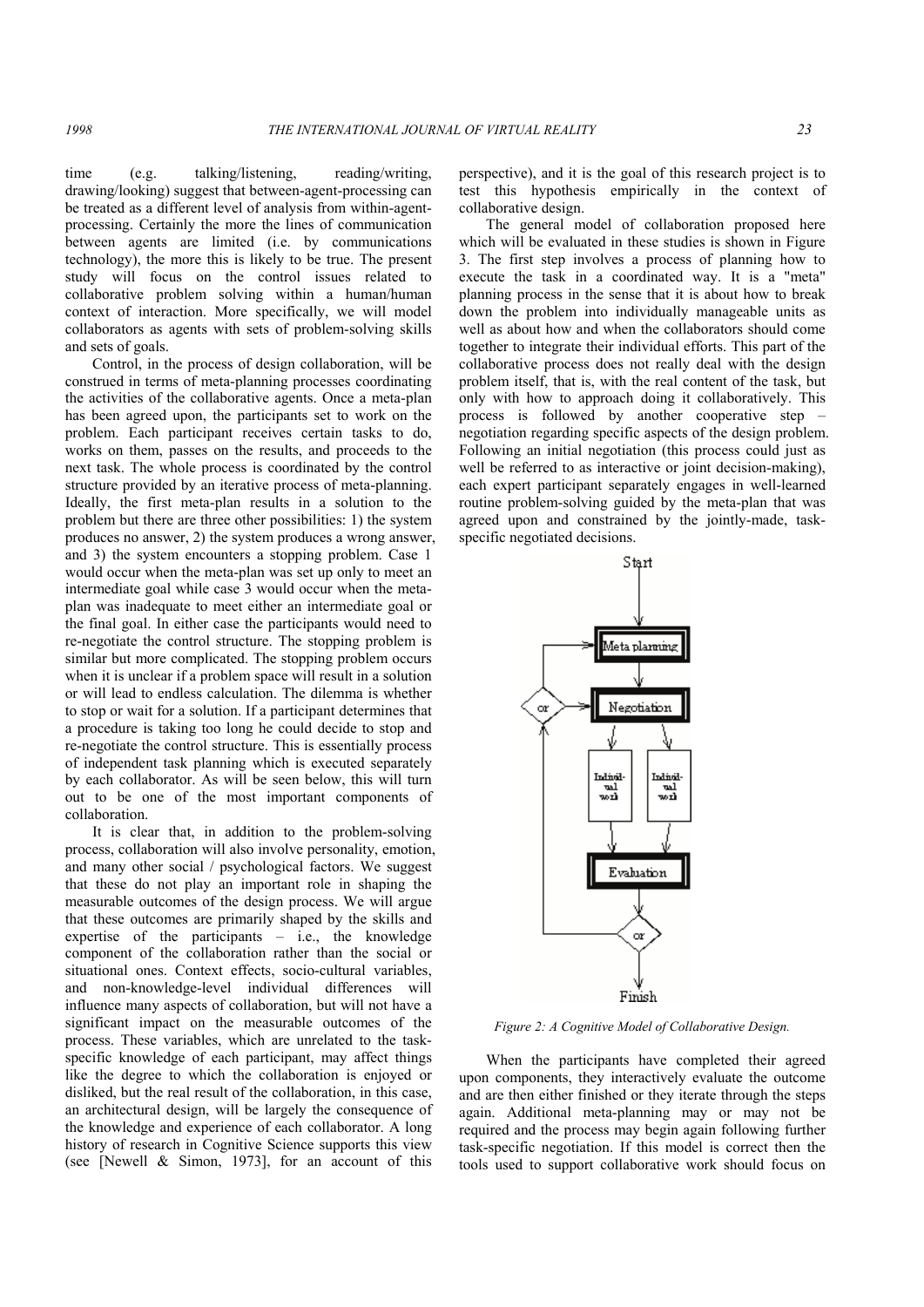facilitating the meta-planning, negotiation and evaluation components of the process. Otherwise, the tools should be no different than those used for individual work, except for requiring a means to share the results.

 Experienced designers working collaboratively on a problem should behave like typical experts in any other area of expertise. They should have larger chunks of knowledge which they can apply quickly and in a fairly error free way. They should be able to work forward from the initial state of the problem (novices tend to use strategies such as working backwards from the goal). They should be able to reason by analogy from a large base of well cross-referenced knowledge about the field. Experts also plan better and monitor their progress more carefully (see [Bedard and Chi, 1993] for an extensive account of expert/novice differences). That the best architectural practitioners place great emphasis on the initiation of design exercises is documented by Coxe [1989]:

"The purpose of the (predesign) phase is to explore the program with the client to the point where there is common agreement on an idea and direction ... to cement the architect-client relationship and to establish project direction."

Cuff [1991] also discusses the need for this kind of activity early in architectural projects.

 The sort of cognitive processing demonstrated by experts on well-learned tasks allows us to characterize the process of problem solving with a reasonable degree of accuracy. The central hypothesis of this research is that collaborative work by experts will look very much like individual expert work. There are additional processes, those we have labeled as meta-planning, negotiation, and evaluation, but even these are interactive extensions of processes that individual expert problem solvers carry out anyway. In contrast, we would expect novice collaborators to be poor at setting up effective meta-plans, resulting in a rapid and repeated need to re-negotiate.

 Following Rowe's [1991] conclusions derived from protocols of architectural design, we see that the process is inherently episodic, characterized by movements between explorations of architectural form and more technical issues. The exploration of form is guided by organizing principles brought to the process by the architects and by the constraints of the project. As Rowe points out, a considerable effort is generally required to get the initial concept to work rather than dropping it and starting fresh, thus we would expect initial negotiations (at least by experienced architects) to focus on establishing agreement on a guiding concept (i.e. establishing complementary goals and shared belief systems). Following this, Rowe describes, "periods of unfettered speculation, followed by more sober and contemplative episodes during which the designer, 'takes stock of the situation.'" Rowe also notes that, "during moments of clear problem definition more straight forward procedures are used," followed by an evaluation of their success. In a collaborative project, we would expect

each of these episodes to be marked by a negotiation and an agreement followed by individual creative problem solving and interactive evaluations of the solutions. The research proposed here will explore this model of collaborative design using cognitive modeling methodologies.

## **3. An Experiment in Design Collaboration**

 To test the usefulness of our model for understanding a design collaboration scenario we selected a design problem and two experts to collaborate on a solution. In this initial experiment we restricted our experts to using email for communication. The problem was to be solved using a computer-aided drawing system (FormZ) with which both were familiar; the CAD files could be shared by attaching them to email messages. The experts were video taped during the task, which lasted approximately an hour and a half; the emails and attached drawing files were collected at the conclusion of the session. During the task, one expert was assigned to play the lead role (i.e. project architect) and the other a consultant. In addition, one of the authors acted as the client and could also be contacted by email but had no means of viewing the drawings while the experiment was conducted.



*Figure 3: Design site*

 The design problem defined for this research is straightforward and able to be solved by someone with a basic design education. The first casting of the problem was formulated by Cheng [1994] as a design problem for a second year undergraduate design studio, to be completed individually by the students over a 73 hour period. One of the authors of this paper participated in the supervision and evaluation of the solutions provided by seventy second year students. The results from that use of the problem fell in the normal range of quality seen in a second year exercise. On basis of this experience, it was considered a satisfactory problem from which to create a simpler problem for use here.

 For the purposes of this research, the problem was simplified further. Less was asked for from the participants, more information was provided in a simple reference format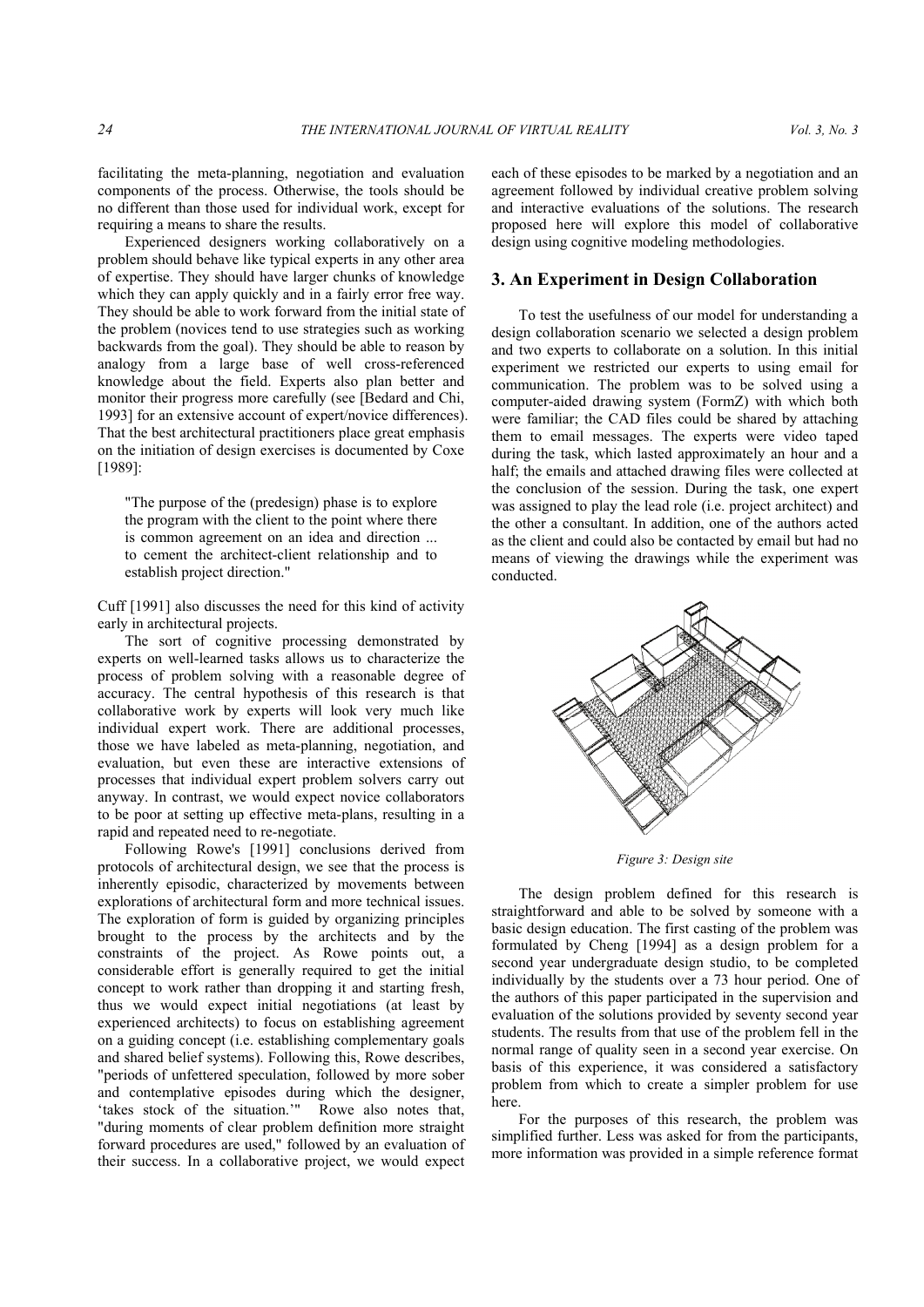which could be immediately applied by the designers. The problem was also reformulated to express a need for collaboration.

#### *3.1 THE DESIGN PROBLEM*

 The participants were presented with an A3 sheet of paper on which a site plan was shown (Figure 3) and a written problem definition as follows.

"Objectives: To resolve site access problems using basic rules of site design. You are work as a pair together to design a rest area and car parking with pedestrian access within a sloped site as described in the attached site plan. The site consists of an evenly sloping site with a 13 meter difference in height from a hospital entrance at the top to a bus stop at the bottom. A car park for six cars is to placed on the site half way up the slope with access from Middle Road.

The design challenge is to provide

- 1. access from the bus stop to the hospital
- 2. access from the car park to the bus stop and the hospital
- 3. a seating area for up to six people and perhaps a play ground for children at an appropriate point on the site
- 4. routes which are not too steep
- 5. appropriate vegetation and landscaping to complete the design concept
- 6. a sense of arrival at each site access point

While achieving these goals, you should try to:

- minimize cut and fill
- minimize contour changes
- drain the site appropriately

*Useful information* 

During this exercise, use the following guidelines:

Maximum angles for slopes should be:

- 1:3 50% slopes for unmowed landscapes
- 1:3 33% for mowed grass surfaces
- $\bullet$  1:6.7 15% maximum slope for cars
- 1:13 8.33% handicap access ramps
- 1:30 5% parking area surface (drain water off parking area)
- 1:1.5 66% stair

Minimum angles for slopes should be:

- 1:67 1.5% minimum slope for drainage
- 1:3 33% minimum slope for stair

Work with tracing paper over the site plan provided."

#### *3.2 RESULTS*

 The participants started immediately into the task. Email was exchanged and files passed, each working in FormZ or email when needed. However, our experts were unable to come to a consensus in the allotted time. According to our analysis this was due to a failure to recognize the limitations imposed by the restricted medium of communication early enough in the process. Our analysis also revealed that our experts were able, in the course of their work, to identify the problem as one of insufficient collaborative planning and become increasingly focused on this issue towards the end of their allotted time.

 All email exchanges were collected and analyzed in terms of proposed model (see the transcript on the next two pages). Specifically, the messages were coded according to whether they referred to task specific issues, or meta issues concerning the nature of the collaboration. A meta planning communication was anything that referred to structuring the collaboration but that was not specific to the design problem itself (these were coded as MP for meta-planning). A task specific communication was any attempt at communication that referred to solving the particular design problem (these were coded as TP for task-planning).

 Whether TP's belong in the negotiation box or in the Individual work boxes in Figure 3 is left as an open question until after the discussion of the transcript. Each MP and TP communication was further coded in terms of whether the participants were reporting information (reports), requesting information (queries), or recommending a course of action (suggestions). In addition the actions of the experts were coded as either individual work (IW) or evaluation (EV). Collectively, task-planning, meta-planning, individual work, and evaluation are broad categories describing the goal states of our experts.

#### *3.3 INTERPRETATION*

 Several features stand out. The first is the ratio of task-Planning to meta-planning messages, 33 to 5. Overall our experts were much more focused on solving the task than on establishing a plan for collaboration. Another important feature is the fact that substantive MP messages do not begin to appear until near the end of the experiment. This parallels comments by the subjects themselves who were at first focused on TP issues and later, in the face of problems, increasingly focused on MP issues.

 The attempts on the part of each subject to communicate with the other regarding specific aspects of the design problem which we have labeled TPs did not, in the end, resemble negotiations, but instead seemed to be more like individual work. Analysis of the transcript of the collaboration shows that each of the participant's attempts to communicate with the other was mostly self-initiated, possibly because they felt they had made progress or a change significant enough to report to the other. These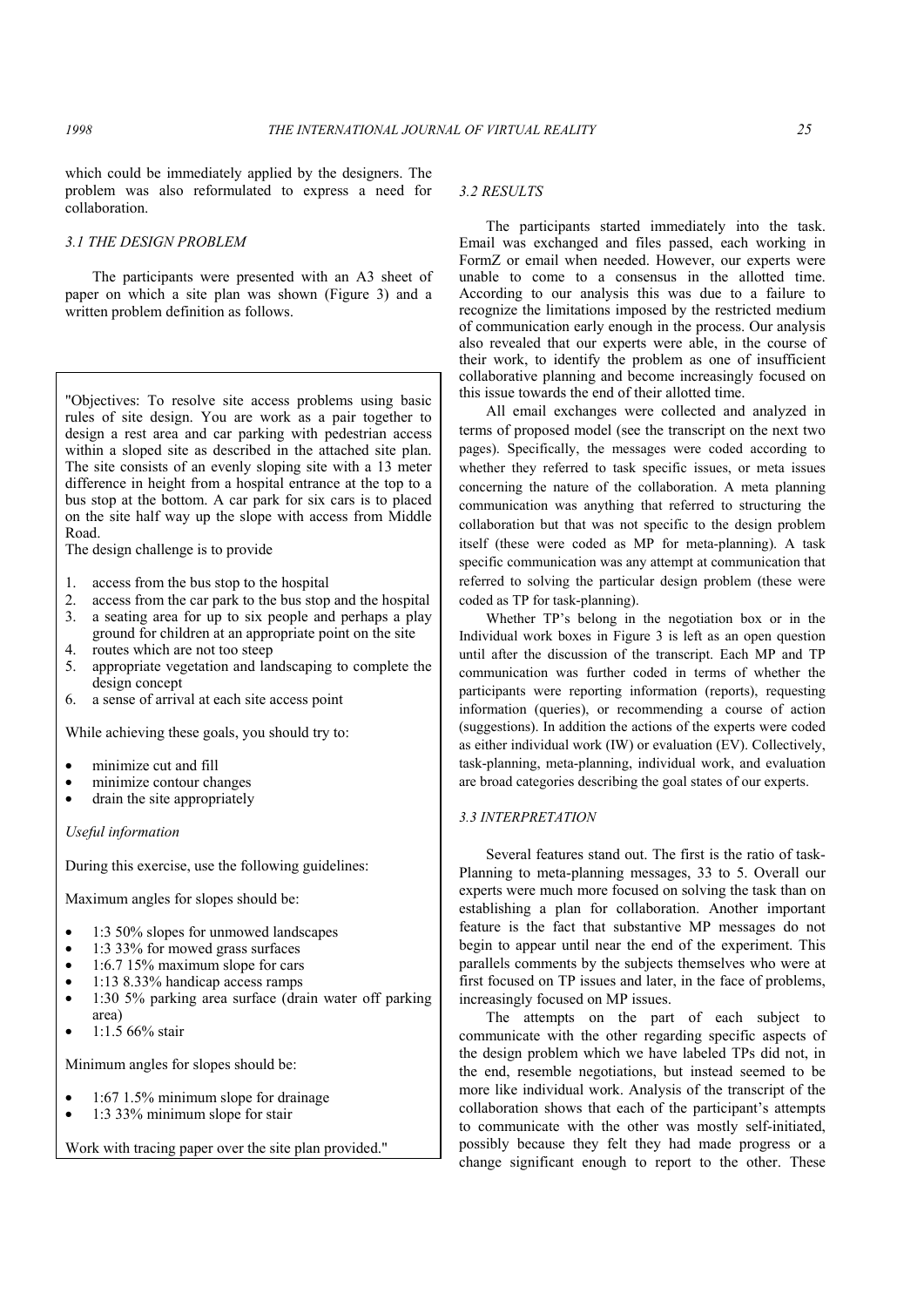# *TRANSCRIPT OF EXCHANGES ORGANIZED BY PARTICIPANT*

# *MP=meta-planning, TP=task planning, IW=individual work, EV=evaluation No. 3 No. 3*

| <b>Project Architect</b>                                                                                                         | Consultant                                                                                                                       | <b>Client</b> |
|----------------------------------------------------------------------------------------------------------------------------------|----------------------------------------------------------------------------------------------------------------------------------|---------------|
| IW - studies design proposal<br>IW - creates a rendering of site                                                                 | IW - studies design proposal                                                                                                     |               |
|                                                                                                                                  | To: Project Architect<br>MP - report: "I got the site plan."<br>MP - report: "Working on it"                                     |               |
|                                                                                                                                  | To: Project Architect<br>TP - query: "Did you start?<br>TP - query: "What are the first things<br>you are doing?"                |               |
| To: Consultant<br>TP - report: sends copy of site plan<br>TP - query: "please let me know<br>whether you can read and understand |                                                                                                                                  |               |
| my drawing"<br>TP - suggestion: "maybe you want to<br>render it first for better viewing"                                        |                                                                                                                                  |               |
| IW - works on the problem according<br>to the design proposal                                                                    |                                                                                                                                  |               |
|                                                                                                                                  | EV - does not like the color scheme<br>IW - revises color scheme                                                                 |               |
|                                                                                                                                  | To: Project Architect<br>TP - report: sends copy of site plan<br>with revised color scheme and a note                            |               |
|                                                                                                                                  | that this is a "hopefully" better color<br>scheme                                                                                |               |
|                                                                                                                                  | IW - studies design proposal<br>EV - rejects the location of the<br>parking lot                                                  |               |
|                                                                                                                                  | To: Project Architect<br>TP - report: does not feel that the<br>required location of the parking is the                          |               |
|                                                                                                                                  | best choice<br>TP - query: "what do you think?"                                                                                  |               |
|                                                                                                                                  | IW - studies design proposal                                                                                                     |               |
|                                                                                                                                  | To: Project Architect<br>TP - suggestion: suggests a different<br>location                                                       |               |
|                                                                                                                                  | TP - report: has decided they should<br>not follow the design program                                                            |               |
|                                                                                                                                  | To: Project Architect<br>TP - report: has decided to contact the<br>client and suggest his idea to change<br>the design proposal |               |
|                                                                                                                                  | To: Client<br>TP - suggestion: suggests changing<br>the proposal<br>TP - report: reports how and why                             |               |
|                                                                                                                                  | TP - query: "what do you think?"                                                                                                 |               |

actions did not resemble genuine Negotiation where the participants would be expected to refer to specific items of each other's design in relation to their own and come to an agreement for a joint solution. TPs looked much more like either progress reports or explanations of independently reached design decisions. If these results hold-up with a larger pool of subjects, they would suggest that there is even

less genuine collaboration in the process of "collaborative design" than we initially hypothesized.

 Suggestions for solving the MP problem focused around the limitations imposed by email (i.e. open a chat line, meet in person) rather than working within the email system. Individual work habits also introduced problems. Both experts preferred to maximize their FormZ window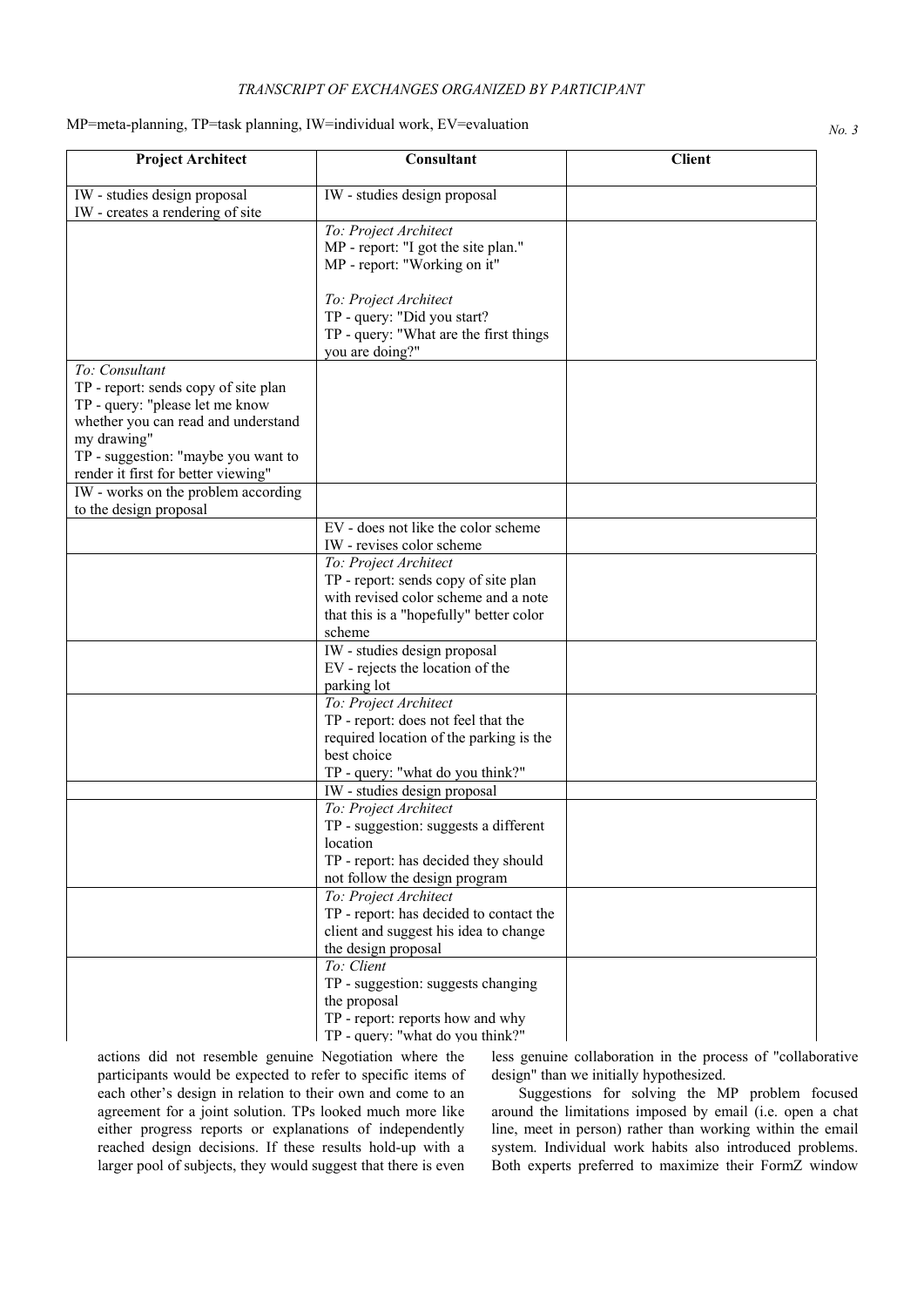| <b>Project Architect</b>                                                                                        | Consultant                                                                                                                                                                                                                                                                                                                                     | <b>Client</b>                                                                                                                                                                                                         |
|-----------------------------------------------------------------------------------------------------------------|------------------------------------------------------------------------------------------------------------------------------------------------------------------------------------------------------------------------------------------------------------------------------------------------------------------------------------------------|-----------------------------------------------------------------------------------------------------------------------------------------------------------------------------------------------------------------------|
|                                                                                                                 | To: Project Architect<br>TP - query: wants project architect's<br>opinion on his proposal<br>TP - report: notes they do not have<br>much time left<br>TP - suggestion: a fast response to the<br>query<br>TP - suggestion: should use parking at<br>an angle due to space restrictions<br>MP - suggestion: suggests they run a<br>chat program | To: Project Architect, Cc: Consultant<br>TP - report: forwards consultant's<br>proposal<br>TP - query: requests project<br>architect's opinion<br>MP - wants project architect and<br>consultant to make the decision |
| EV - does not agree with consultant's<br>proposal                                                               |                                                                                                                                                                                                                                                                                                                                                |                                                                                                                                                                                                                       |
| To: Client<br>TP - report: explains why he does not<br>like the proposal<br>TP - report: he will send a drawing |                                                                                                                                                                                                                                                                                                                                                |                                                                                                                                                                                                                       |
| IW - works on proposal                                                                                          |                                                                                                                                                                                                                                                                                                                                                | To: Consultant, cc Project Architect<br>TP - report: forwards project<br>architect's criticism of consultant's<br>proposal<br>TP - request: finish by noon (i.e. in 30)<br>minutes)                                   |
|                                                                                                                 | EV - rejects project architect's<br>criticism of his proposal to project<br>architect                                                                                                                                                                                                                                                          |                                                                                                                                                                                                                       |
|                                                                                                                 | TP - report: flaws in project<br>architect's reasoning                                                                                                                                                                                                                                                                                         |                                                                                                                                                                                                                       |
|                                                                                                                 | To: Project Architect<br>MP - suggestion: they need to talk                                                                                                                                                                                                                                                                                    |                                                                                                                                                                                                                       |

#### *TRANSCRIPT OF EXCHANGES ORGANIZED BY PARTICIPANT (Continued)*

and to toggle another window to check for email instead of opening two windows, thus not exploiting a feature of the Windows environment which may have made their work easier to carry out.

 The main difference between our model and our experts' behavior came at the beginning. Instead of starting with MP issues, proceeding to TP issues and then to individual work, our experts began with individual work which led to TP issues, which were difficult to solve due to MP issues. Essentially the order was backwards (although the consultant did begin with MP issues he did not pursue it). However, it should be noted that our experts were only experts when in the individual work box, they did not have experience solving problems under these particular collaborative conditions. It was clear from the debriefing that they would pay more attention to MP issues had they worked for a longer period. Another interesting aspect of the debriefing was that our experts never voiced any complaints concerning the restrictions on their creative collaboration.

The process of working individually and then sharing the results seemed to occur naturally. When asked if a telephone call would have been sufficient to sort out their MP difficulties, the answer was yes.

 In architectural terms, the work proceeded in a way which illustrated the sophistication of the participants. The Project Architect was the less experienced professional of the pair; he started into problem solving immediately, working against the deadline to come up with a solution (Figure 4). The person acting as consultant, however, had a few more years of professional practice behind him and started into problem definition and questioning the situation and constraints.

 The initial collaborative efforts were misdirected as these two participants found themselves working to opposite purposes, the former to a solution, the latter to a problem definition. Thus the former came up with a drawn proposal quickly which was then amended when the Consultant's redefinition of the problem was received (Figure 5). As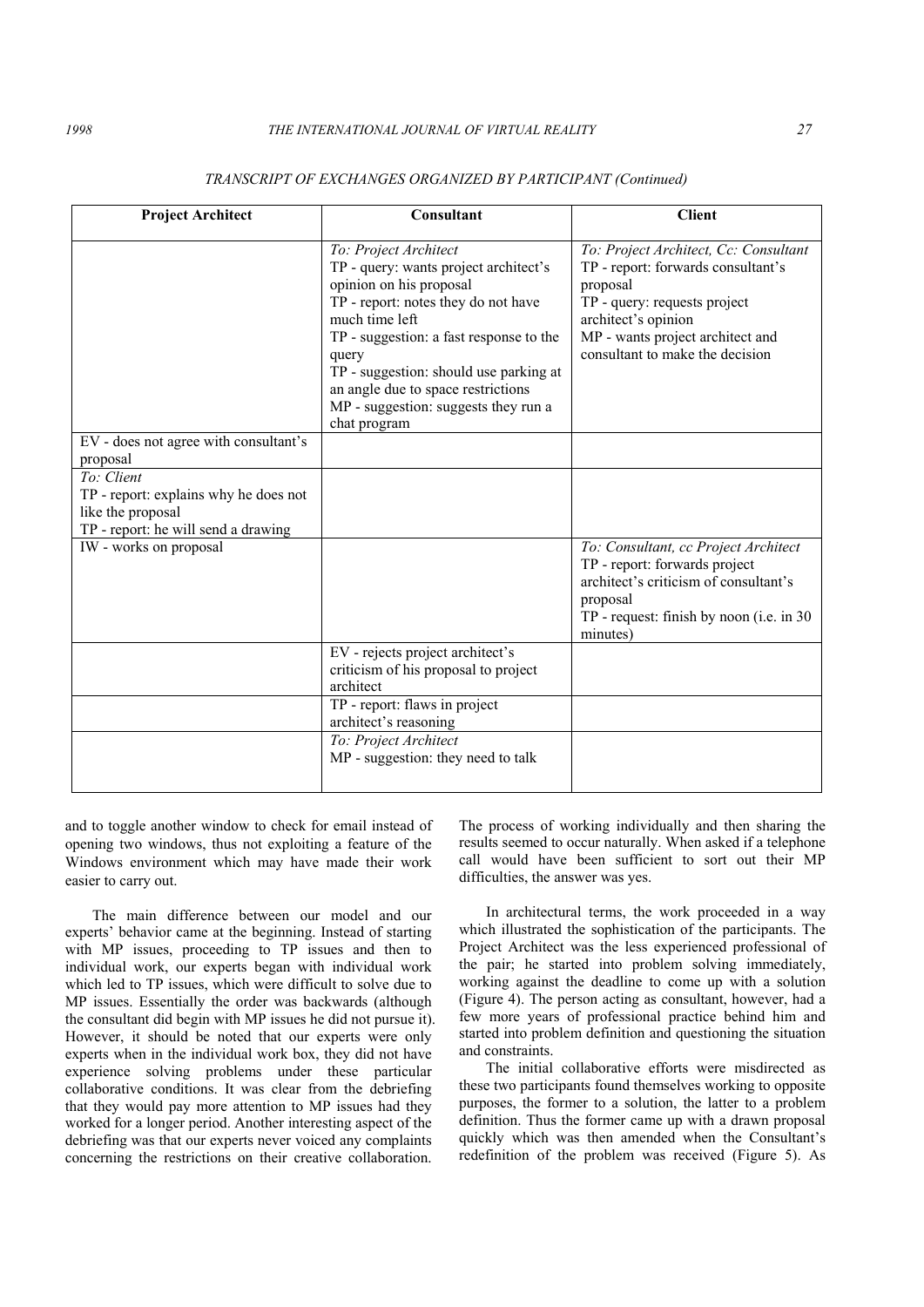





*Figure 5.* 

 Our premise that a collaborative project could be described in terms of our model was correct - advantage can take it apart - We are not saying that our model captures everything that went on, but we are saying that our model captured most of what was important for the collaboration more free lines of communication would require a finer grained analysis, but we believe it could also be characterized in this way.

 It was also important for us to consider what was communicated in the drawings that were exchanged. For example, agreeing on the color scheme for the drawings can be considered a MP action in that it involved creating a mutually acceptable virtual work space but was incidental to

solving the problem. In general, the drawings can be seen as largely the product of Individual Work and independent task planning. There was almost no actual negotiation based on the physical representations of the problems. *3.3.1 Implicit communications* 

 Even in our very restricted communications environment the possibility of covert communications existed. An important issue for MP is the tone of the message. Our experts were polite and friendly, indicating agreement on this aspect of the working relationship. For example, the Consultant commented aloud during the task that he was attempting to word his response to the color scheme so as not to offend the Project Architect.

 A second means of MP negotiation is in the use of the email. For example, the Consultant sent the Project Architect copies of his emails to Client whereas the Project Architect did not send copies of emails sent to Client on to the Consultant. In response, the Client forwarded the Project Architect's emails to the Consultant without prior permission; by his actions the Client was establishing that he wanted the emails to be shared.

 These covert communications filled the same role which gestures and body language fill when talking face-toface. They communicate non-verbal information which, if the observer is aware of the coding, can extend the communications achieved.

### **4. Our Research in the Context of Others**

 The research described here flies in the face of assumptions made by several others who have worked in the field of computer-mediated collaborative design. Typically other research is driven by the need to recreate a "design space" in all its properties, without critically evaluating the contribution of these properties to design outcomes. This is the same problem which Hollan & Stornetta [1993] identify:

The assumption that the media and mechanisms of<br>face-to-face interaction are actually the face-to-face interaction are actually requirements for ideal communication is so pervasive ...The implication is that we are trying to find ways to communicate at a distance as if we weren't at a distance. But it is our contention that such an approach will always limit our thinking to replicating or imitating the mechanisms or one medium with another."

 An example of such work is that found in Tang [1991]. Here, the author identifies actions of "writing, freehand drawing and gesturing activities that occur when three or four people work around whiteboards or large sheets of paper," noting that

"collaborative drawing tools should not be based only on what features computer technology offers...the design of collaborative technology needs to be guided by an understanding of how collaborative work is accomplished. By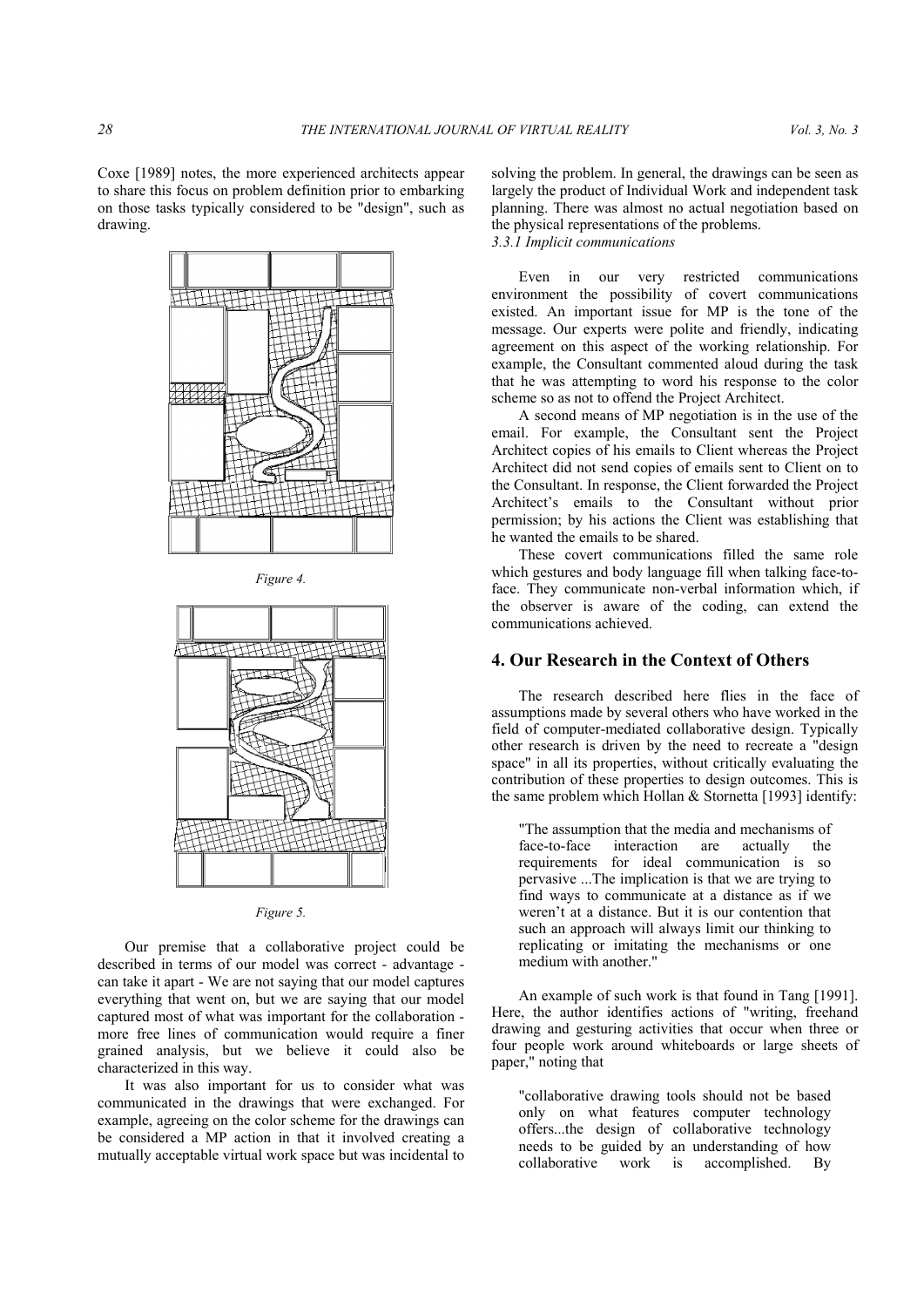understanding what resources the collaborators use and what hindrances they encounter in their work, tools can be designed to augment resources while removing obstacles."

 From this study, the author concludes that gestures are as important as any other communication and that design of tools to support collaborative drawing activity should consider:

- conveying gestures, maintaining their relationship to the drawing space;
- conveying the process of creating and using drawings, with minimal time delay;
- providing concurrent access to the drawing space;
- allowing intermixing among drawing space actions and functions; and
- enabling all participants to share a common view of the drawing space.

 While it cannot be denied that the context within which an activity is carried out will affect the outcome, it would be difficult for any architect to claim that the color of the cocktail napkin was so important that it had to be reproduced for all future design activity. We are, as humans, adaptive to our environment (we learn to shut out the noises which interrupt us as we design) and adaptive of it (we find that shutting a window helps to control the noise). Although we exist in an environment with infinite levels of complexity, we solve each problem and make each decision in a much more restricted informational context [Simon, 1957]. So it is in any collaborative communication - we adapt to it and we adapt it to our needs. Since our individual cognitive systems are not built to cope with the full complexity of the environment at any one time, we pick out what is relevant and necessary and proceed. As Dave [1995] notes about collaboration, participants learn to overcome the problems of the media, to adapt behaviors through preparation or action, to increase the "information to byte ratio".

 Thus, when we read in Harrison and Minneman [1995] that descriptions of collaborative project reach a common conclusion:

"That social processes are crucial; that these social factors are significantly affected by being physically distributed; and that design participant's social actions are altered by the technologies that connect remote locations."

 Our conclusion is different. The authors of this paper do not see this as a reason why we need to achieve "being there" through computer technology. Instead, we see the challenge as finding how to bring the technology under our control, whatever the technology, so we can continue to communicate.

### 4.1 THE ROLE OF VIDEO AND AUDIO

 What then is the contribution of video and audio to the distal design process? For many starting up a virtual design studio, they are the most troublesome aspects, expensive to establish, frustrating in their performance [Dave 1995]. Others see them as central to the success of such distal collaboration. In Harrison & Minneman [1990], the authors note that video and audio can:

"connect participants. Project teams can be sustained over distances and across organizational lines through live video images... The medium retains many of the vital qualities of face-to-face interaction (ambiguity, negotiation, visual communication) that are lacking in computers."

 It is not clear that these qualities (ambiguity, negotiation, visual communication) are essential to successful collaborative design, that there are not other signals or techniques which can replace the lack of video. The authors continue:

"The use of real-time video connection can result in an intense task focus."

 Perhaps this intense task focus can be achieved without video too. The Xerox Park research, for example, point out the problems of having limited lines of communication in comparison to face to face interactions, but they fail to consider how people might compensate for this. As noted by Hollan & Stornetta [1993]:

"Media are simply what mediates communication. For face-to-face interactions the medium is physically proximate reality...The framework of needs, media, and mechanisms also suggests a way to achieve a level of performance for communication tools that goes beyond being there...It...creates a framework in which it becomes meaningful to ask the question: what's wrong with (physically proximate) reality?"

 In our opinion, it is likely that they compensate by creating a more carefully constructed metaplan. It is not a foregone conclusion that this will result in a less effective process. Video may therefore not be a pre-requisite to successful design collaboration over distances. As McGrath [1994] also notes,

"Videosystems, when first envisioned, seemed to offer great promise as convenient and low-cost alternatives to face-to-face meetings for groups whose members were geographically separated. The reality has proven less spectacular than the promise."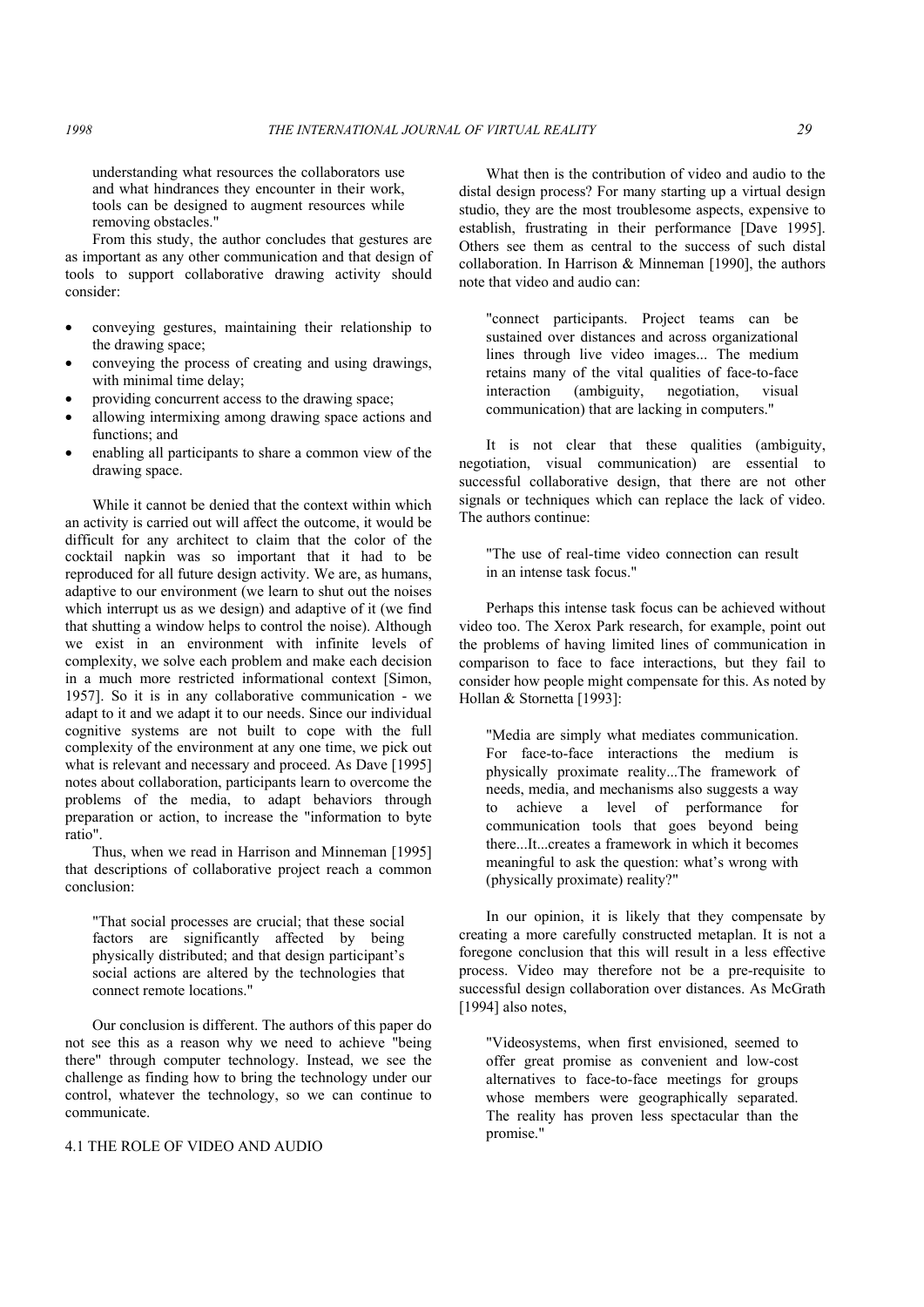For those involved in setting up virtual design studios, it has been a red herring.

# **5. The Next Stage**

 Our central research question concerns the role of individual work in the larger process of collaboration. Since this question is raised in the context of computer mediation for collaborative work, the relative effects of different channels of communication will be explored in terms of how they impact on the balance between meta task planning, interactive negotiation and individual effort. It will be important to understand the nature of the process in more detail since computer mediation would then need to be redesigned to support only those genuinely collaborative aspects of the task. Toward this goal, protocols will be collected from pairs of participants working on the same design problem (and under the same three communication conditions).

 Using GOMS [Newell, 1990], the protocols will be analyzed to characterize the knowledge-level of the task. GOMS is an acronym for Goals, Operators, Methods, and Selection rules. It is a technique which yields "engineeringstyle" models of cognitive processing for certain kinds of tasks. A GOMS model begins with the definition of a toplevel goal which the user seeks to achieve, and a series of unit tasks that the user performs repeatedly until there are no tasks left. A goal is achieved by executing a method, which consists of a series of steps in which either a low-level operator is called to perform an action, or a subgoal is called to accomplish a subtask. An operator may be one of three types of things: perceptual, such as reading a display; motor, such as moving and clicking a mouse; or cognitive, such as making inferences from available data.

 Methods are organized as a series of sequential steps to be performed to achieve a goal. A step may invoke a new goal to be accomplished, in which case the method for that subgoal is executed much like a call to a subroutine, or a step may invoke an operator, which contains implicit procedural and declarative knowledge that has not been further analyzed. A step may also invoke a memory operation of storing an item in working memory, recalling an item from working memory, or retrieving an item from long term memory.

 In those cases where there is more than one method which can accomplish a goal, selection rules are written which decide which method is appropriate given the current unit task, the current state of the user's information, and the current state of external factors such as the display interface. Selection rules may also reflect a user's individual preference for one type of operation over another in various circumstances; however, the rules for choosing among methods should be clear in a well-designed interface. In GOMS, selection rules are tested in parallel, and, at any given time, exactly one of the rules must have a condition that is true.

 Tasks which are amenable to GOMS analysis are those that involve significant routine content of an expert nature [Card, Moran and Newell, 1983]. For a well trained architect, many aspects of the design task should fit this characterization. Recently, GOMS has also been successfully applied to interactive tasks and should therefore be useful for characterizing collaborative design activities [John, Vera, and Newell, 1994].

 If, as predicted, the bulk of problem-solving is done individually, with collaboration consisting primarily of coordinating individual efforts, negotiation, and evaluation, then computer support for these tasks needs to be re-thought. It is also likely that some collaborative aspects of the tasks will be affected more than others by the communication platform. Individuals collaborating in solving a problem via an impoverished communication channel are more likely to plan further ahead and coordinate their individual efforts carefully up-front than people working face-to-face. Modeling the collaborative process using GOMS will allow us to observe these changes in collaborative problemsolving strategies at a fine level of granularity.

## *5.1 POINTERS FOR SETTING UP A VIRTUAL DESIGN STUDIO*

 Cognitive modeling methodologies such as GOMS have been used by interface designers to capture the mechanisms of action and interaction involved in routine expert behavior. Using this methodology, it is possible to evaluate the impact of different aspects of an interface in task-specific ways. In the proposed studies, GOMS will be used to characterize the interactive behavior of knowledgeable participants as they work on a design task under different communication-support conditions. The proposed methodologies are used to capture the collaborative design process in a way that yields information about productivity and performance of the subjects as well as about the knowledge-level mechanism involved in achieving these results. In other words, it yields information on the component elements of the design process, the basic cognitive building-blocks of design, thereby suggesting fundamentally new tools that might be created for interaction in virtual environments.

 Specifically, this paper has argued that it is the interactive processes of meta-planning and negotiation which should be the focus of computer-mediated support. Other aspects of collaborative work are less interactive and should be supported as such. Thus the success of a virtual design studio depends not so much on the tools which are provided or the problem set, but more on the extent to which the participants are aware of the task they are getting into and the effort they put into collaboratively defining methods of work.

## **6. Acknowledgments**

This research was supported by the University of Hong Kong under a grant from the CRCG. The authors are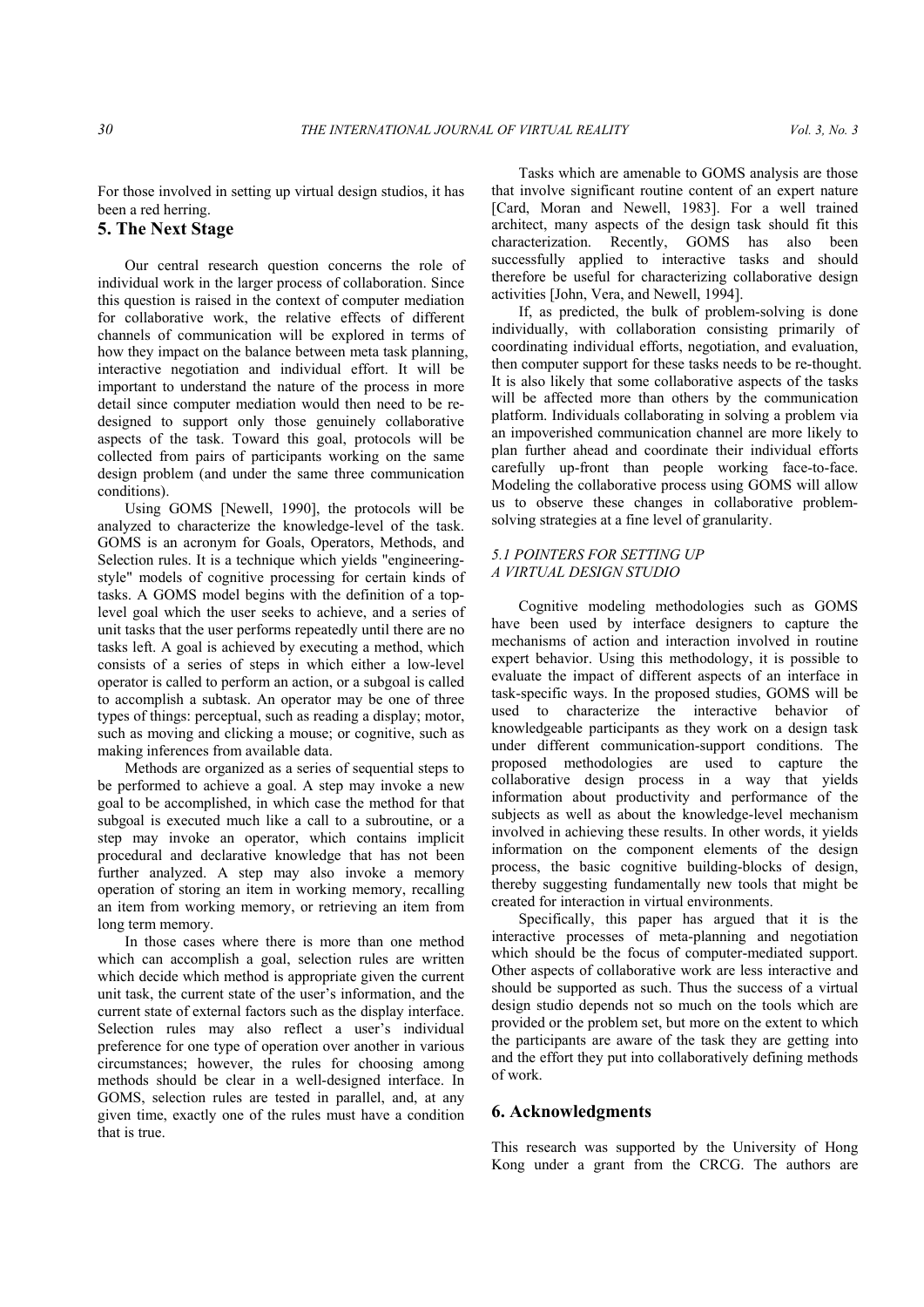grateful for the assistance and support provided by the Departments of Architecture and Psychology and Ms. N Y W Cheng for use of her design problem as a basis for this research.

#### **REFERENCES**

- Bedard, J. and M. Chi: 1993, "Expertise*" Directions in Psychological Science*, 1, 135-139
- Card, S. K., T. P. Moran and A. Newell: 1983 *The psychology of human-computer interaction.* Lawrence Erlbaum, Associates, Hillsdale, NJ.
- Cheng N., T. Kvan, J. Wojtowicz, D. van Bakergem, T. Casaus, J. Davidson, J. Fargas, K. Hubbell, W. Mitchell, T. Nagakura, P. Papazian: 1994, "Place, Time and the Virtual Design Studio" *Reconnecting: Proceedings of ACADIA '94,* A. C. Harfman and M. Fraser, eds.
- Cheng N.: 1994 "Sketch Problem: Garden and Carpark on a Sloped Site", unpublished design problem P/144/1194, Department of Architecture, University of Hong Kong, Hong Kong
- Chiu M. L.: 1995 "Collaborative Design in CAAD Studios: Shared Ideas, Resources, and Representations*" The Global Design Studio*, M. Tan and R Teh, ed., Centre for Advanced Studies in Architecture, National University of Singapore, Singapore
- Comair C., Kaga A., T. Sasada: 1996, "Collaborative Design System with Network Technologies in Design Projects" The Introduction of Technology*, CAADRIA '97*, T. Kvan, ed., Department of Architecture, University of Hong Kong, Hong Kong
- Coxe W.: 1989, "Role Models of Excellence" *In Search of Design Excellence American Institute of Architects*, Washington DC
- Cuff D.: 1991, *Architecture: the story of practice*, MIT Press, Cambridge
- Damasio A. R.: 1994, *Descartes Error* G. P. Putnam, New York
- Dave B.: 1995, "Toward Distributed Computer-Aided Design Environments" *The Global Design Studio*, M. Tan and R Teh, ed., Centre for Advanced Studies in Architecture, National University of Singapore, Singapore
- Gallupe R. B., L. M. Bastianutti and W. H. Cooper: 1991, "Unblocking Brainstorms" *Journal of Applied Psychology,* 76, 137–143
- Harrison S. and S Minneman: 1995, "Studying Collaborative Design to Build Design Tools" *The Global Design Studio*, M. Tan and R Teh, ed., Centre for Advanced Studies in Architecture, National University of Singapore, Singapore
- Harrison S. and S. Minneman: 1990 "The Media Space: a research project into the use of video as a design medium," in *Proceedings of the Conference on Participatory Design*, reprinted in R. Baecker, ed. *Readings in Groupware and Computer-Supported Cooperative Work*. San Mateo: Morgan Kaufman Publishers, 1993, 785–791
- Hollan J. and S. Stornetta: 1993, "Beyond Being There" reprinted in R. Baecker, ed. *Readings in Groupware and Computer-Supported Cooperative Work*. San Mateo: Morgan Kaufman Publishers, 1993, 843–848
- Holtham C.: 1994, "Groupware: Its Past and Future" *Groupware in the 31st Century*, P. Lloyd ed., Praeger, Westport, Connecticut
- John, B. E., A. H. Vera and A. Newell: 1994 "A model of expert behavior in a highly interactive task*" Behaviour and Information Technology*, 13.
- Kalay Y. E. and C. Séquin: 1995, "Designer-Client Relationships in Architectural and Software Design" Computing in Design: *Proceedings of ACADIA '95*, L. Kalisperis and B. Kolarevic, eds.
- Kiesler S. and L. Sproull: 1993, "Group decision making and communication technology" *Organizational Behavior and Human Decision Process* 53, 96–133
- Kimura T., K. Komatsu and H. Watanabe: 1995, "Spatial Configuration Data Model for Inter-Applicational Collaborative Design" *The Global Design Studio*, M. Tan and R Teh, ed., Centre for Advanced Studies in Architecture, National University of Singapore, Singapore
- Kraemer K. L. and A. Pinsonneault: 1990 "Technology and Groups: Assessment of the Empirical Research" *Intellectual Teamwork* J. Galegher, R. E. Kraut and C. Egido, eds., Lawrence Erlbaum Associates, Hillsdale, NJ
- Kusama H., T. Fukuda, J. W. Park, T. Sasada: 1996, "Networked CAD System for Designer Group" The Introduction of Technology, *CAADRIA '97*, T. Kvan, ed., Department of Architecture, University of Hong Kong, Hong Kong
- McCullough M. and R. Hoinkes: 1995, "Dynamic Data Sets as Collaboration in Urban Design" *The Global Design Studio*, M. Tan and R Teh, eds., Centre for Advanced Studies in Architecture, National University of Singapore, Singapore
- McGrath J. E. and A. B. Hollingshead: 1994, *Groups Interacting with Technology,* SAGE Publications, Thousand Oaks
- Newell, A.: 1990 *Unified theories of cognition*. Cambridge, Mass: Harvard University Press.
- Newell, A. and Simon, H. A.: *1973 Human problem solving*. Englewood Cliffs, NJ: Prentice-Hall.
- Nunamaker J. F., R. O. Briggs and D. D. Mittleman: 1995, "Electronic Meeting Systems: Ten Years of Lessons Learned" Group*ware: Technology and Applications*, D. Coleman and R. Khanna, eds., Prentice-Hall Inc., New York
- Rowe P: 1987, Design Thinking MIT Press, Cambridge MA
- Saad M. and M. L. Maher: 1995, "Exploring the Possibilities for Computer Support for Collaborative Designing" *The Global Design Studio*, M. Tan and R Teh, eds., Centre for Advanced Studies in Architecture, National University of Singapore, Singapore
- Simon, H. A.: 1957 *Models of man*. New York, Wiley.